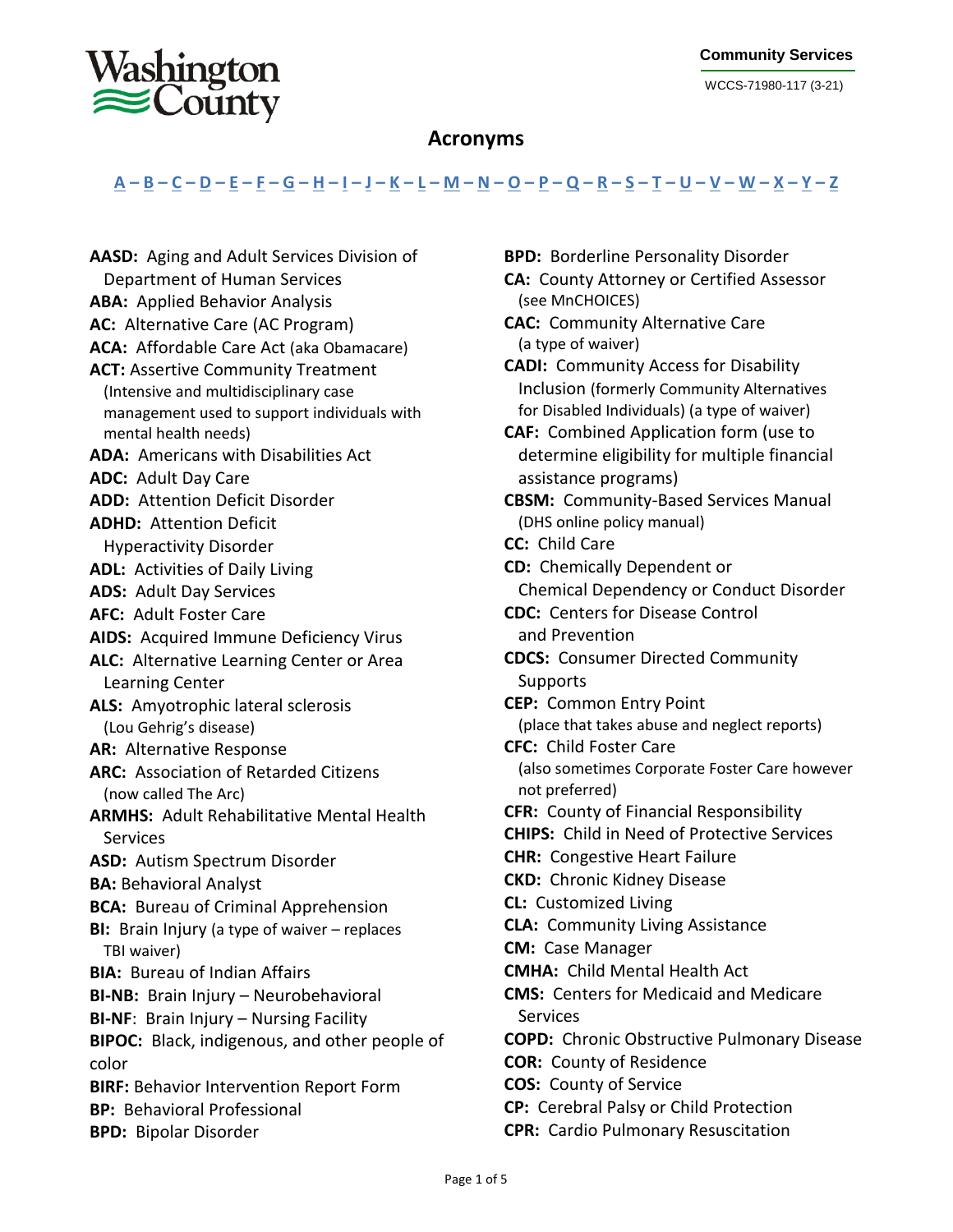<span id="page-1-1"></span><span id="page-1-0"></span>**CPS:** Child Protective Services **CRS:** Community Residential Setting **CRU:** Crisis Response Unit (a Washington County Service) **CSG:** Consumer Support Grant **CSP:** Consumer Support Plan **CSSP:** Coordinated Service and Support Plan **CSSPA:** Coordinated Service and Support Plan Addendum **CTSS:** Children's Therapeutic Services and **Supports CVA:** Cerebral Vascular Accident (stroke) **DA:** Diagnostic Assessment **DBT:** Dialectic Behavioral Therapy **DC:** Designated Coordinator **DD:** Developmental Disabilities or Developmentally Disabled (replaces term mentally retarded) **DHS:** Minnesota Department of Human Services **DNI:** Do Not Intubate (means CPR will be used but no breathing tube will be placed) **DNR:** Do Not Resuscitate (means no CPR will be performed) **DME:** Durable Medical Equipment **DOB:** Date of Birth **DOC:** Difficulty of Care **DRS:** Department of Rehabilitative Services **DSD:** Disability Services Division (division of DHS) **DSM IV**: Diagnostic and Statistical Manual of Mental Disorders Version 4 **DT&H:** Day Training and Habilitation **DVT:** Deep vein thrombosis (blood clot in a deep vein, usually in legs) **DWRS:** Disability Waiver Rate System **DWI:** Driving While Impaired **EA:** Economic Assistance **EAA:** Environmental accessibility adaptions **E/BD:** Emotional Behavioral Disorder **ECBA:** Early Childhood Behavioral Assistance **ECFE:** Early Childhood Family Education **ECS:** Essential Community Supports **ECSE:** Early Childhood Special Education **ED:** Emotionally Disturbed or Emergency Department

<span id="page-1-4"></span><span id="page-1-3"></span><span id="page-1-2"></span>**EIDBI:** Early Intension Developmental and Behavioral Intervention **EIN:** Employer Identification Number **ELP:** Essential Lifestyle Plan **EPS:** Early and Periodic Screening **EMA:** Emergency Medical Assistance **EUMR:** Emergency Use of Manual Restraint **EW:** Elderly Waiver Program **FA:** Family Assessment **FADS:** Family Adult Day Services **FAE:** Fetal Alcohol Effect **FASD:** Fetal Alcohol Spectrum Disorder **FAPE:** Free Appropriate Public Education **FAPP:** Facility Abuse Prevention Plan (see also PAPP) **FAS:** Fetal Alcohol Syndrome **FC:** Foster Care **FCC:** Family Child Care **FCSS:** Family Community Support Services **FDC:** Family Day Care **FERPA:** Family Education Rights & Privacy Act **FFH:** Family Foster Homes **FSE:** Fiscal Support Entity **FSG:** Family Support Grant **FTP:** Family Treatment Program **GA:** General Assistance **GAD:** Generalized Anxiety Disorder **GAL:** Guardian Ad Litem **GAMC:** General Assistance Medical Care **GERD:** Gastroesophageal reflux disease **GLBTQA:** Gay, Lesbian, Bisexual, Transgender, Questioning, and Allied **GRH:** Group Residential Housing (obsolete now Housing Support) **G-tube:** Gastrostomy tube (avenue to administer tube feedings) **HCBS:** Home and Community Based Services **HCBW:** Home and Community Based Waiver **HDM:** Home-delivered meals **HHA:** Home Health Aid **HIPAA:** Health Insurance Portability & Accountability Act **HIV:** Human Immunodeficiency Virus **HMO:** Health Maintenance Organization **H/O:** History of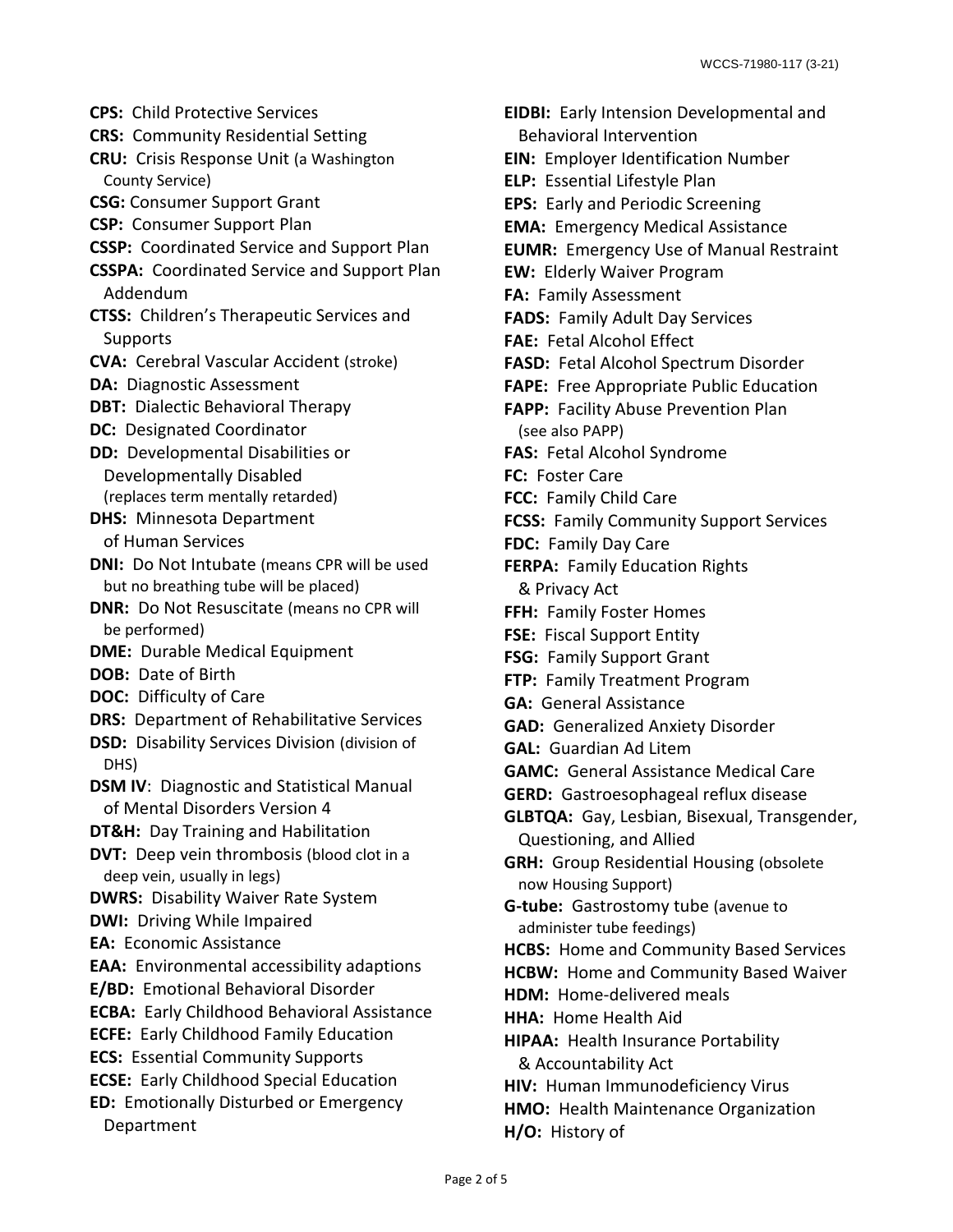<span id="page-2-1"></span><span id="page-2-0"></span>**HOH:** Hard of Hearing **HTN:** Hypertension **HWS:** Housing with Services **IADL:** Independent Activities of Daily Living **IAPP:** Individual Abuse Prevention Plan **IBS:** Irritable Bowel Syndrome **ICF/DD:** Intermediate Care Facility/ Developmentally Disabled (formerly ICF/MR) **ICLS:** Individual Community Living Support (service under EW and AC waivers) **ICWA:** Indian Child Welfare Act **ICPC:** Interstate Compact on the Placement of Children **ICSP:** Individual Community Support Plan **ID:** Intellectual Disability (IQ at or below 70) **IDEA:** Individuals with Disabilities Education Act **IDT:** Interdisciplinary Team (old term) **IEIBT:** Intensive Early Intervention Behavior **Therapy IEP:** Individual Educational Plan **IHFS:** In-Home Family Support Services (service option under disability waivers) **IFSP:** Individual Family Service Plan **IHO:** Independent Housing Options (NOT a waiver service option) **IHP:** Individual Habilitation Plan **IHS:** Individualized Home Supports **ILS:** Independent Living Skills **ILST:** Independent Living Skills Training **IQ:** Intelligence Quotient **ISP:** Individual Service Plan (old – replaced by CSP and CSSP) **IRPA:** Individual Resident Placement Agreement **IRTS:** Intensive Residential Treatment Services **ITP:** Individual Transition Plan **J-Tube:** Jejunostomy tube (to administer tube feedings) **LADC:** Licensed Alcohol and Drug Counselor **LEP:** Limited English Proficiency **LGBTQA:** Lesbian, Gay, Bisexual, Transgender, Questioning, and Allied **LGBTQQIA:** Lesbian, Gay, Bisexual, Transgender, Questioning, Queer, Intersexual, Allied/ Asexual

<span id="page-2-2"></span>**LGSW:** Licensed Graduate Social Worker **LICSW:** Licensed Independent Clinical Social Worker **LISW:** Licensed Independent Social Worker **LMFT:** Licensed Marriage and Family Therapist **LOC:** Level of Care **LPN:** Licensed Practical Nurse **LRE**: Least Restrictive Environment **LSW:** Licensed Social Worker **LT:** Long-term **LTCC:** Long Term Care Consultation **LTCCS:** Long Term Care Consultation Services **LTSS:** Long Term Services and Supports **MA:** Medical Assistance **MAARC:** Minnesota Adult Abuse Reporting Center **MA-EPD:** Medical Assistance for Employed Persons with Disabilities **MAPCY:** Minnesota Assessment of Parenting for Children and Youth (rate determination tool for children in placement) **MCCP:** Metro Crisis Coordination Program **MCO:** Managed Care Organization (ex. UCare, Blue Cross Blue Shield, HealthPartners) **MD:** Muscular Dystrophy or doctor of medicine **MDD:** Major Depressive Disorder **MDH:** Minnesota Department of Health **ME:** Medical Examiner **MED:** Minimal Effective Dose **MFIP:** Minnesota Family Investment Plan **MH:** Mental Health **MHCP:** Minnesota Health Care Programs **MHP:** Mental Health Professional **MI:** Mental Illness or Mentally Ill or Myocardial Infarction (heart attack) **MI&D:** Mentally Ill and Dangerous **MITH:** Minnesota Intensive Therapeutic Homes **MI&D:** Mentally Ill and Dangerous **MJUA:** Minnesota Joint Underwriting Association **MMIS:** Medicaid Management Information System (for payment of medical claims) **MNCARE:** MinnesotaCare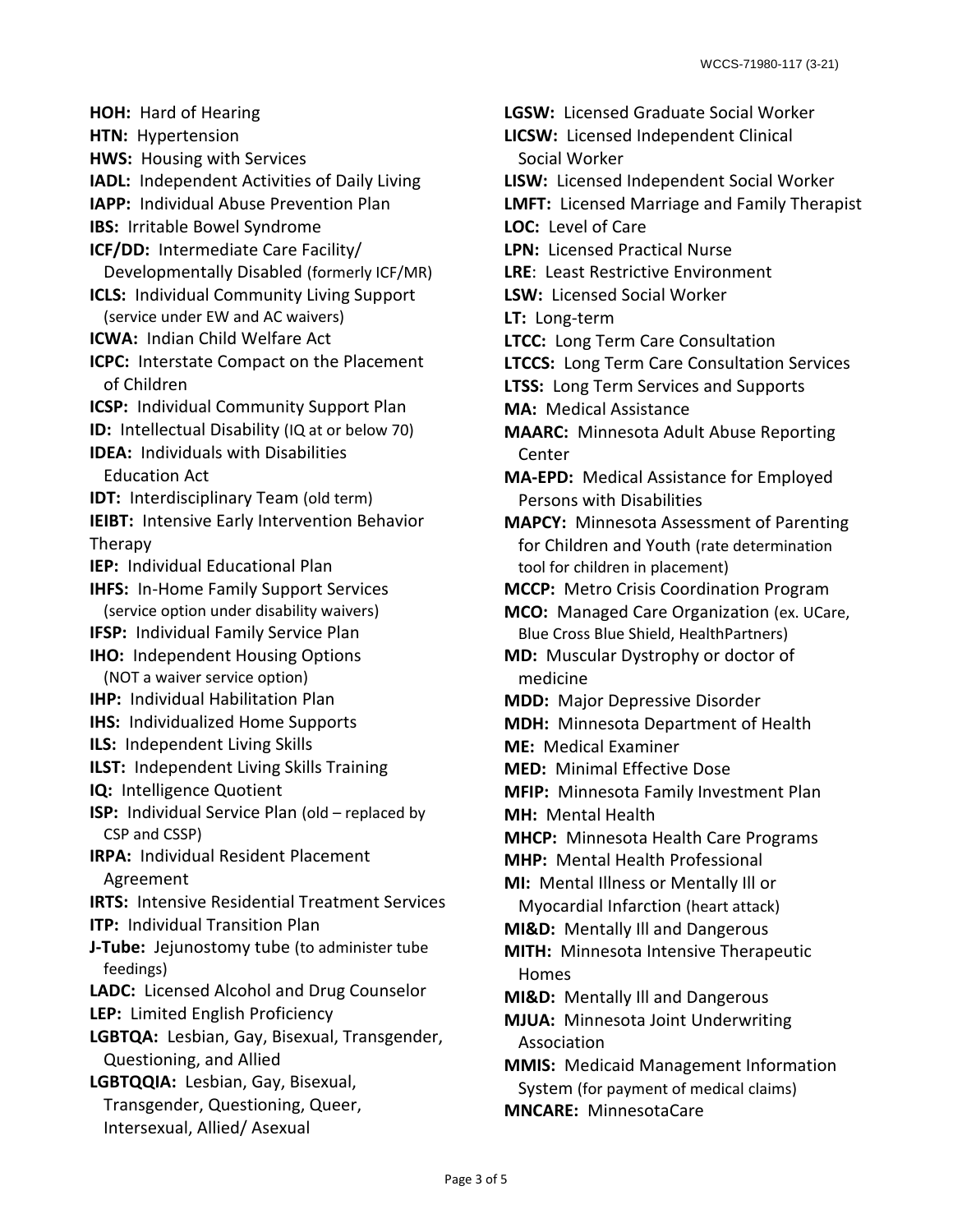<span id="page-3-0"></span>**MNCHOICES:** Minnesota Community Engagement, Health and Well Being, Own Home, Important Relationships, Control over Resources, Employment and Stable Income, and Supports (a comprehensive assessment tool for individuals with long-term care needs) **MRSA:** Methicillin-resistant Staphylococcus aureus. (An infection resistant to antibiotics) **MSA:** Minnesota Supplemental Assistance **MSHO:** Minnesota Senior Health Options **MSOCS:** Minnesota State-Operated Community Services **MVA:** Motor-vehicle accident **NAA:** Northstar Adoption Assistance **NAMI:** National Alliance on Mental Illness **NF:** Nursing Facility **NIH:** National Institutes of Health **NIMH:** National Institutes of Mental Health **NKA:** Northstar Kinship Assistance **NPI Number:** National Provider Identifier Number (identifies a health care provider) **NOA:** Notice of Action **NOS:** Not Otherwise Specified (added to a diagnosis) **NP:** Nurse Practitioner **NPI:** Nation Provider Identifier **OASDI:** Old-Age, Survivors and Disability Insurance (also RSDI) **OBRA:** Omnibus Budget and Reconciliation Act **OCD:** Obsessive Compulsive Disorder **ODD:** Oppositional Defiant Disorder **OHPP:** Out-of-Home Placement Plan **OT:** Occupational Therapy **OTC:** Over the Counter (medication which does not require a prescription) **PA:** Physical Abuse or Physician's Assistant **PAS:** Pre-Admission Screening (required screening for people with mental illness or intellectual or developmental disabilities) **PAPP:** Program Abuse Prevention Plan **PACER:** Parent Advocacy Coalition for Educational Rights **PCA:** Personal Care Attendant **PCM:** Parent Case Management

**PCMR:** President's Committee on Mental Retardation **PCA:** Personal Care Attendant **PCC:** Parent/Child Conflict **PCP:** Person-Centered Planning or Primary Care Physician **PCPO:** Personal Care Provider Organization **PDD:** Pervasive Developmental Disorder **PD:** Public Defender **PDN:** Private Duty Nursing **PERS:** Personal Emergency Response System (electronic device with an alert or panic button) **PFP:** Personal Futures Planning **PhD:** Doctor of Philosophy (highest degree conferred by a university) **PHP:** Prepaid Health Plan **PKU:** Phenylketonuria **PL:** Public Law **PMAP:** Prepaid Medical Assistance Plan **PO:** Probation Officer **POLST:** Physician Order for Life Sustaining **Treatment PPV:** Pre-Placement Visit **PS:** Personal Supports **PSS:** Positive Support Strategies **PSG:** Parent Support Grant **PSOP:** Parent Support Outreach Program **PsyD:** Doctor of Psychology **PT:** Physical Therapy or Physical Therapist **PTSD:** Post Traumatic Stress Disorder **QA:** Quality Assurance **QDDP:** Qualified Developmental Disability Professional **QPI:** Quality Parenting Initiative **RA:** Rheumatoid Arthritis or Reassessment **RAD:** Reactive Attachment Disorder **RC:** Related Condition **RMP:** Risk Management Plan (old term) **RMS:** Rate Management System **RN:** Registered Nurse **ROI:** Release of Information **RRS:** Regional Resource Specialist (DHS service)

<span id="page-3-4"></span><span id="page-3-3"></span><span id="page-3-2"></span><span id="page-3-1"></span>**RS:** Residential Services